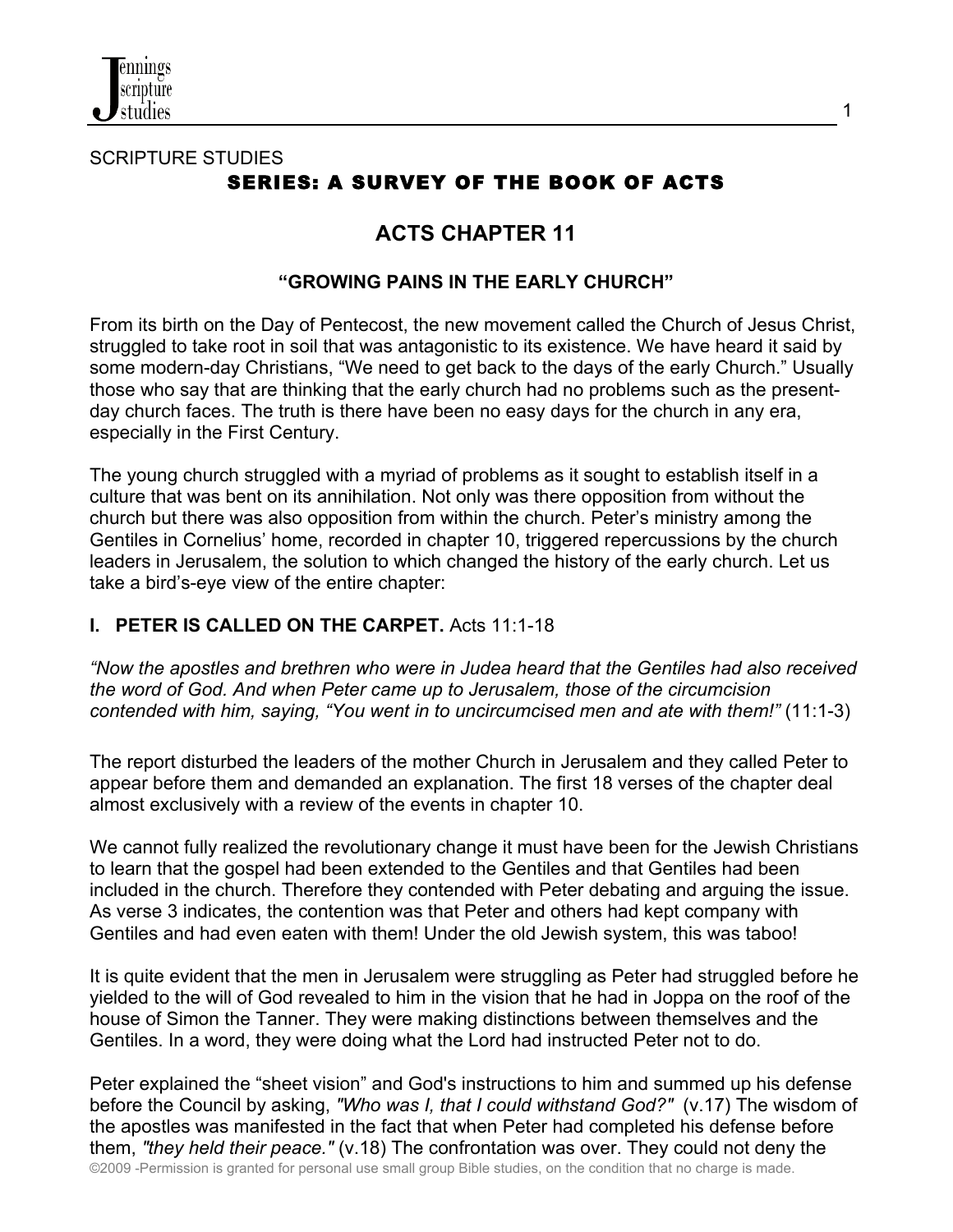evident activity of God and therefore, they could no longer argue for difference or distinction or discrimination between God's salvation for Jews and Gentiles. So, from this point on there is increasing evangelistic activity among the Gentiles. The gospel message had to be recognized as interracial before it could go international.

Everything is now in place for the next move in the history of the early church. For all practical purposes, from this point on, Jerusalem, the center and seat of Judaism, the birthplace and headquarters of the church, begins to fade out as the center of Christian activity and the focus shifts to the city of Antioch.

Jerusalem has had its day in the history of the Church of Jesus Christ. Never again will it enjoy the prestige and glory that it once enjoyed, until the Lord Jesus Christ once again graces it with His presence in the coming Kingdom of God on the earth. This brings us to the second division of chapter 11.

### **II. BARNABAS CONFIRMS THE ANTIOCH CHURCH.** Acts 11:19-25

*"Then news of these things came to the ears of the church in Jerusalem, and they sent out Barnabas to go as far as Antioch."* (v.22)

Before we concentrate upon the church at Antioch, let us acquaint ourselves with the city of Antioch. Antioch was over 300 miles from Jerusalem. Antioch was not an obscure village, but an even greater city in size than Jerusalem. It was the capital of Syria; the third largest city of the world at that time (Rome was first and Alexandria was second); it had a population of half a million at this time; It was of such magnificence that its main street ran for 4 miles through the length of the city; it was a most strategically geographical city from which the purposes of God could be carried out. So much for the city. Now, let us turn our attention to the church in Antioch.

Christianity as a movement, moved its base from Jerusalem to Antioch with the developments in this chapter. I mention this because in the remainder of this 11th chapter we have the account of the establishment of the church in Antioch. And as we will see later on in this book, the first missionary journey of Barnabas and Saul began at Antioch and after their journey they came back and reported to the church at Antioch, not the church at Jerusalem. This is the chapter of change. As far as the infant Church of Jesus Christ and the world, things would never be the same again.

Now Let us look at the first missionary church that came into existence in the city of Antioch. The elders in Jerusalem heard about Peter's ministry among the Gentiles in Cornelius' house and they were disturbed that Peter, a Jew, had associated with Gentiles, preached to them and, of all things, had eaten with them! They sent Barnabas to check up on what was happening in Antioch. Notice Barnabas' ministry in Antioch:

#### *What Barnabas saw* –

*"… when he came, and had seen the grace of God, was glad*." (v.23) Barnabas saw evidence that God had been working among these Gentiles. The grace of God can be seen in the lives of those who know the Lord Jesus as Savior.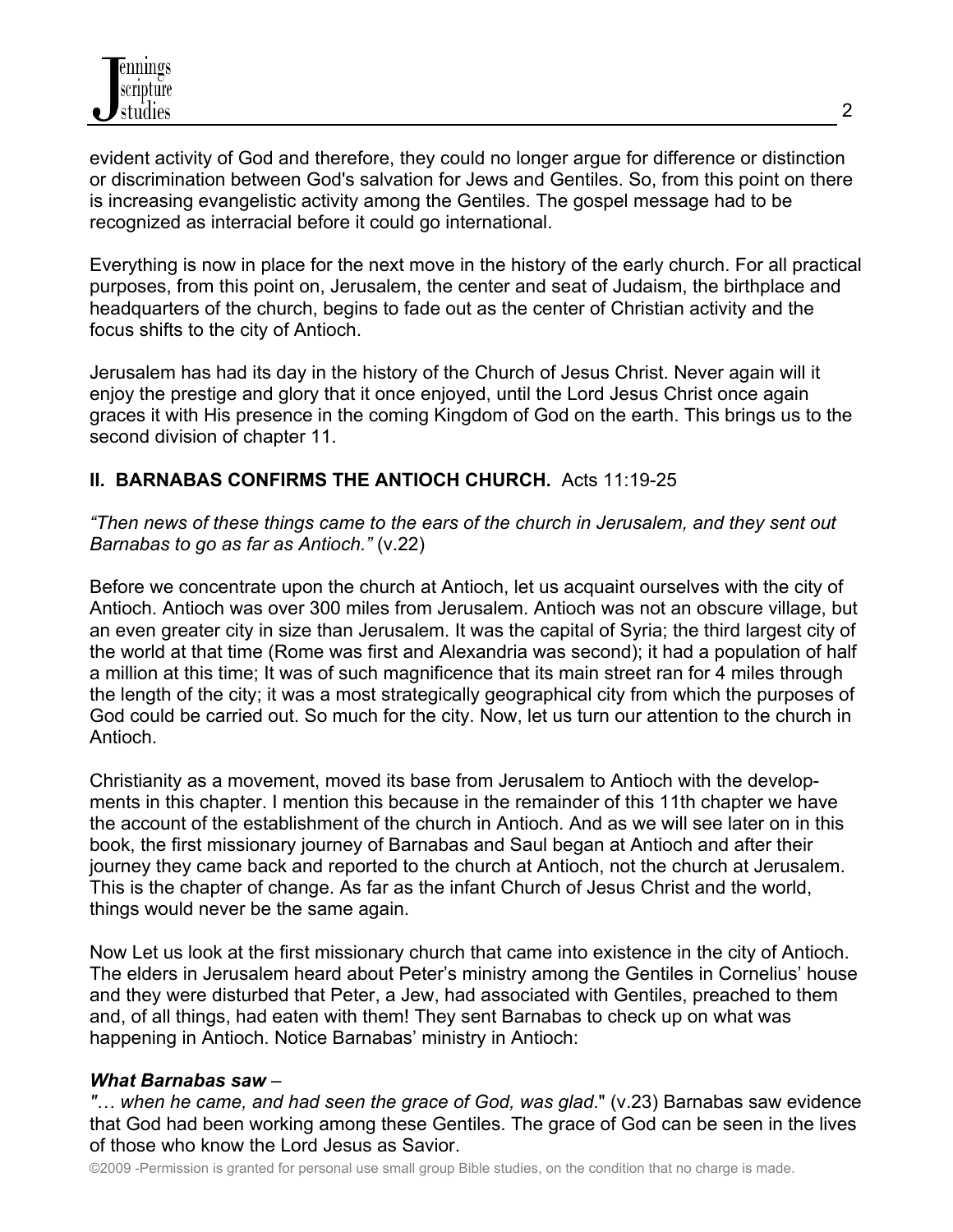

#### *What Barnabas said* –

".... *and exhorted them all, that with a purpose of heart they would cleave to the Lord."* (v.23) Barnabas was convinced that these Gentile believers were genuine converts and he did what any conscientious servant of God would do, he encouraged them to keep true to the Lord.

#### *What Barnabas showed* –

#### "*he was a good man, full of the Holy Ghost and of faith."* (v.23)

He was righteous, Spirit filled, of great faith and a generous man. (v.36-37) Barnabas was a deeply committed disciple of Jesus Christ. His testimony among these new Gentile converts credentialized him for ministry and is a good model for all servants of the Lord.

#### *What Barnabas did* –

Barnabas needed help to minister to this new church in Antioch. This new work was growing fast, and the work was more than he could do. Who could he get to help him? Who but Saul of Tarsus? *"Then Barnabas departed for Tarsus to seek Saul. And when he had found him, he brought him to Antioch."* (Acts 11:25,26)

The missionary team of Barnabas and Saul was formed in Antioch. We will be hearing much more about them as we move through the book of Acts. But what a beautiful thing this was that Barnabas did. It was Barnabas who had taken Saul and introduced him to the church at Antioch initially. Together they instructed the new converts: *"And it came to pass, that a whole year they assembled themselves with the church, and taught much people."* (v.26)

Only when believers are well instructed will we have stable, orderly and effective churches. Only then will we avoid the pitfalls of heresy, short-sightedness, and fanaticism. Teaching perfects and matures what evangelism brings into existence.

### **III. ANTIOCHIANS COMMISSION A NEW NAME.**

#### *"And the disciples were first called Christians in Antioch."* (Acts 11:26)

The early believers were known by various designations: they were called "disciples", people of "The Way" (Acts 9:2); "The Sect of The Nazarene" (Acts 24:5); "Saints", "brethren", etc. However, the name that has stuck over the centuries is "Christian." The Companion Bible comments on this name as follows: "Though the name may have been given first by the Gentiles in mockery, the usage of the word by the Holy Spirit indicates that its real origin was divine. The Jews could not have given the name because "Christos" was to them a sacred word." Note also that the name was given at Antioch, not at Jerusalem, by Gentiles, not Jews.

Many would call ourselves "Christian" but are they real Christians in the New Testament sense of the word? Some think that because they are born in a Christian country, or have Christian parents, or have affiliated themselves with a Christian church, that they are a Christian. The plain truth of the matter is that one can experience all of these things and yet not be a Christian in the Bible sense. What, then, is a Christian? A Christian is a person *in* Christ and consequently, one in whom Christ dwells. *"If any man be in Christ, he is a new creature."* (II Cor. 5:17)